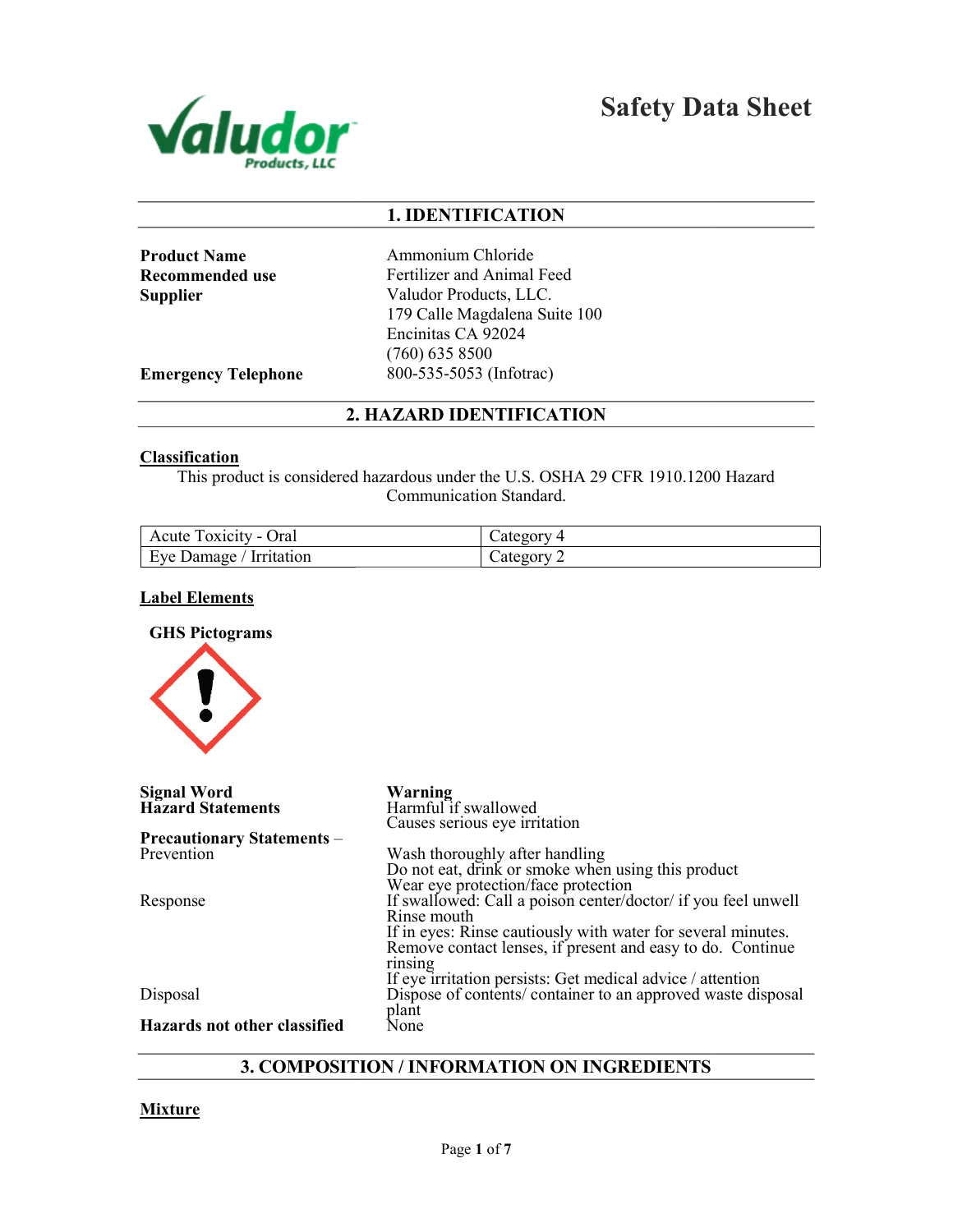| Chemical name     | CAS-No     | Weight-% |
|-------------------|------------|----------|
| Deionized Water   | 7732-18-5  | 94.65    |
| Ammonium Chloride | 12125-02-9 | 5.35     |

## 4. FIRST-AID MEASURES

#### First Aid Measures

| <b>Eye Contact</b>  | Immediately rinse with plenty of water. Remove contact       |
|---------------------|--------------------------------------------------------------|
|                     | lenses, if present and easy to do so. Keep eye wide open     |
|                     | while rinsing. Continue rinsing for 15 minutes. Call a       |
|                     | doctor/ physician if irritation persists                     |
| <b>Skin Contact</b> | Wash off immediately with plenty of water. Remove all        |
|                     | contaminated clothes and shoes. If skin irritation persists, |
|                     | call a doctor/physician                                      |
| <b>Inhalation</b>   | Remove to fresh air. If not breathing, give artificial       |
|                     | respiration. Get medical attention.                          |
| Ingestion           | Do not induce vomiting without medical advice. Rinse         |
|                     | mouth with water. Never give anything by mouth to an         |
|                     | unconscious person. If symptoms persist or you feel          |
|                     | unwell, call a physician / Poison Center                     |

#### Most important symptoms/effects, acute and delayed

| <b>Symptoms</b> | Irritation, Nausea, Headache, Shortness of breath; |
|-----------------|----------------------------------------------------|
|-----------------|----------------------------------------------------|

## 5. FIRE-FIGHTING MEASURES

| Suitable extinguishing Media | Use any means suitable for extinguishing surrounding fire. |  |  |
|------------------------------|------------------------------------------------------------|--|--|
|------------------------------|------------------------------------------------------------|--|--|

#### Specific Hazards Arising from the chemical

Hazardous combustion products Thermal decomposition can lead to the release of irritation or toxic gases and vapors; including and not limited to: Carbon oxides Metal oxides

#### Protective equipment and precautions for fire-fighters

As in any fire, wear self-contained breathing apparatus pressure-demand, MSHA/NIOSH (approved or equivalent) and full protective gear.

## 6. ACCIDENTAL RELEASE MEASURES

## Personal precautions, protective equipment, and emergency procedures

**Personal precautions** Avoid contact with eyes, skin and clothing. Avoid breathing vapors or mists. Use personal protection recommended in Section 8. Ensure adequate ventilation. Keep away from sources of ignition.

#### Methods and materials for containment and cleanup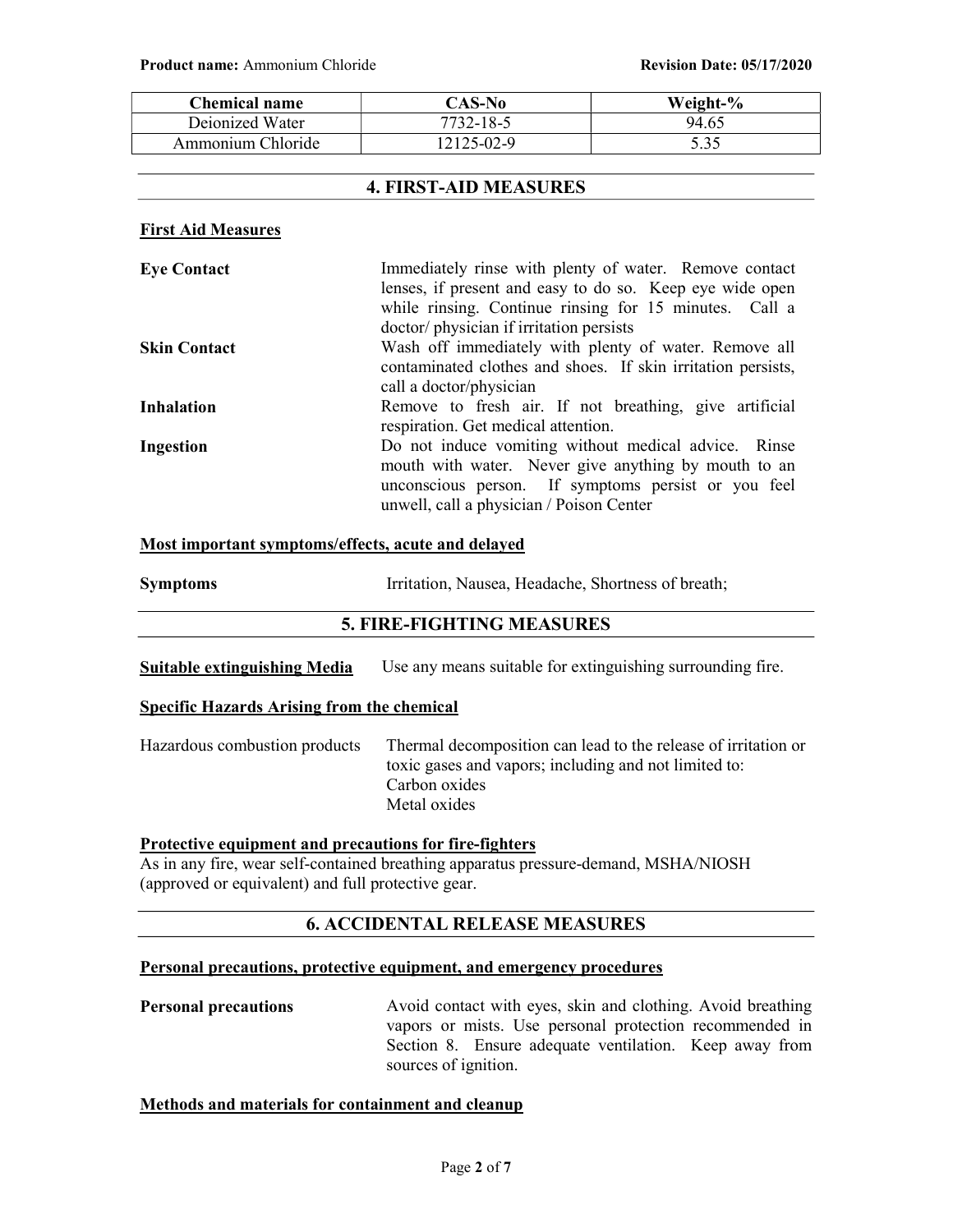| <b>Methods for clean-up</b>      | Vacuum or use appropriate absorbents. Contain spill by   |
|----------------------------------|----------------------------------------------------------|
|                                  | diking or using inert absorbent. Place in an appropriate |
|                                  | closed container. Keep unauthorized personnel away. Obey |
|                                  | local regulations.                                       |
| <b>Environmental Precautions</b> | Prevent entry into waterways or sewers                   |
|                                  |                                                          |

## 7. HANDLING AND STORAGE

#### Precautions for safe handling

Avoid contact with eyes, skin and clothing. Wear gloves/eye/face protection. Use personal protection recommended in Section 8. Wash thoroughly after handling. Remove and wash contaminated clothing before re-use. Do not eat, drink or smoke when using this product. Clean equipment and work area regularly.

#### Conditions for safe storage, including any incompatibilities

Store in a cool/low-temperature, well-ventilated, dry place. Keep containers closed and labeled when not in use. Store away from oxidizing agents. Prevent product from freezing.

# 8. EXPOSURE CONTROLS / PERSONAL PROTECTION

#### Exposure Guidelines

 ACGIH TLV(TWA): 10 mg/m3 (fume, Ammonium Chloride) ACGIH TLV(STEL): 20 mg/m3 (fume, Ammonium Chloride)

#### Appropriate engineering controls

Ensure adequate ventilation, especially in confined areas. Consider the potential hazards of this material, applicable exposure limits, job activities and other substances in the workplace when designing controls and selecting personal protective equipment.

#### Personal Protective Equipment

| <b>Eye/face protection</b>    | Safety glasses with side shields. If splashes are likely to<br>occur wear goggles.                                     |
|-------------------------------|------------------------------------------------------------------------------------------------------------------------|
| <b>Skin protection</b>        | Choose the appropriate protective clothing and gloves based<br>on the tasks being performed to avoid exposure to skin. |
|                               | Wear protective gloves                                                                                                 |
|                               | Long sleeved protective clothing                                                                                       |
| <b>Respiratory protection</b> | Not required under normal circumstances. If exposure                                                                   |
|                               | limits are exceeded or if irritation or other symptoms are<br>experienced use a NIOSH/MSHA approved respirator         |
| <b>Hygiene Measures</b>       | Handle in accordance with good industrial hygiene and                                                                  |
|                               | safety practices. Do not eat, drink or smoke when using this<br>product.                                               |

## 9. PHYSICAL and CHEMICAL PROPERTIES

Appearance Clear, Colorless Physical state Liquid Odor Odorless Freezing point  $0 °C (32 °F)$ 

Odor threshold No information available  $pH$  7 [Neutral] (1 % soln/water)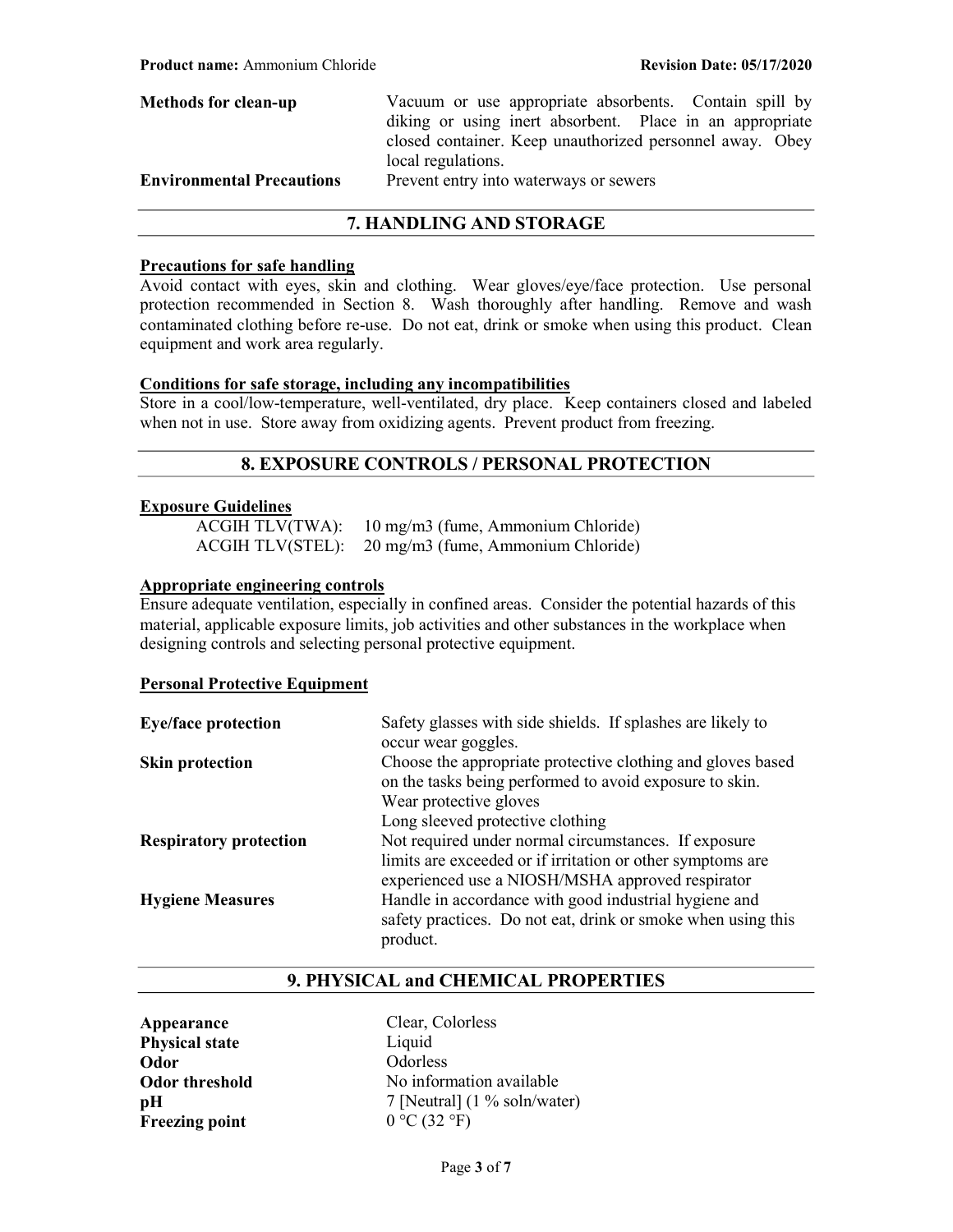| $100^{\circ}$ C (212 $^{\circ}$ F)                       |
|----------------------------------------------------------|
| Not applicable                                           |
| Not applicable                                           |
| No information available                                 |
|                                                          |
|                                                          |
| No information available                                 |
| No information available                                 |
| 2.3 kPa $(Q20^{\circ}C)$ or 23 hPa                       |
| $(17 \text{ mm Hg})$ at 20 °C (68 °F)                    |
| $0.62$ (Air = 1)                                         |
| 1 (Water = 1)                                            |
| 1 g/cm <sup>3</sup> (8.345 lbs/gal) at 20 °C (68 °F)     |
| Soluble in water                                         |
| No information available                                 |
| No information available                                 |
| No information available                                 |
| Dynamic: 0.952 mPas at 20 $^{\circ}$ C (68 $^{\circ}$ F) |
|                                                          |

## 10. STABILITY AND REACTIVITY

| <b>Reactivity</b>                            | None known under normal conditions.                                             |
|----------------------------------------------|---------------------------------------------------------------------------------|
| <b>Chemical stability</b>                    | Stable under ordinary conditions of use and storage.                            |
| <b>Possibility of hazardous</b><br>reactions | None under normal processing.                                                   |
| <b>Conditions to avoid</b>                   | Avoid incompatible materials.                                                   |
| Incompatible materials                       | Strong bases. Strong Acids. Strong Oxidizers                                    |
| <b>Hazardous decomposition</b><br>products   | Hazardous combustion can lead to the release of irritating<br>gases and vapors. |

# 11. TOXICOLOGICAL INFORMATION

## Information on likely routes of exposure

| <b>Skin contact</b> | May cause skin irritation                 |
|---------------------|-------------------------------------------|
| Eye contact         | Causes serious eye irritation             |
| <b>Inhalation</b>   | May cause irritation of respiratory tract |
| Ingestion           | Harmful if swallowed                      |

Symptoms related to the physical chemical and toxicological characteristics Irritation, Nausea, Headache, Shortness of breath

## Delayed and immediate effects and also chronic effects form short and long-term exposure

Skin damage/irritation Not classified<br>
Eye damage/irritation Causes serious Sensitization Not classified Mutagenic effects Not classified

Causes serious eye irritation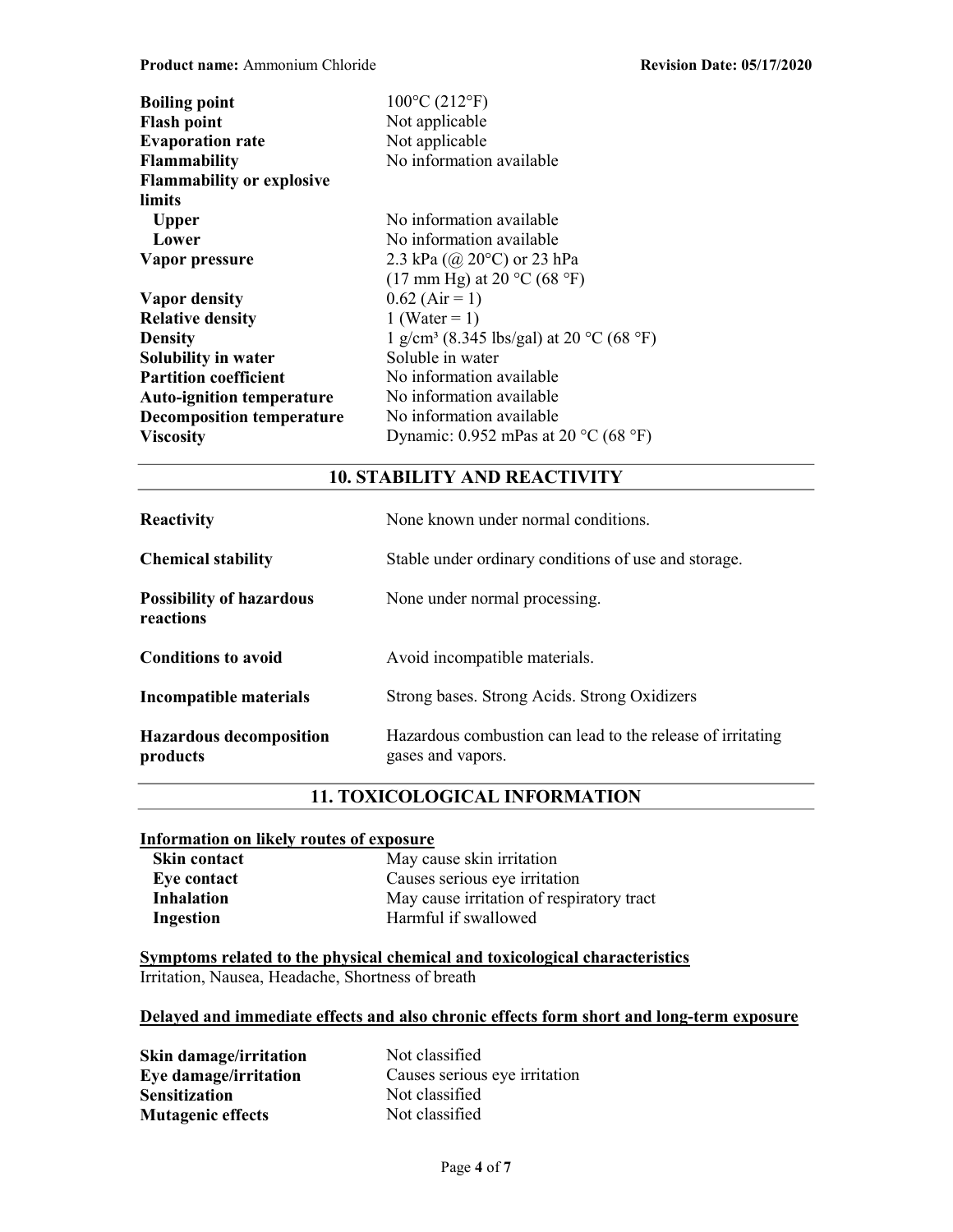| Carcinogenicity                 | Not classified |
|---------------------------------|----------------|
| <b>Reproductive toxicity</b>    | Not classified |
| <b>STOT</b> – single exposure   | Not classified |
| <b>STOT</b> – repeated exposure | Not classified |
| <b>Aspiration hazard</b>        | Not classified |

## Acute Toxicity

#### Component information

| Component | <b>Cas-No</b> | LD50 Oral            | LD50 Dermal     | <b>LC50</b> Inhalation   |
|-----------|---------------|----------------------|-----------------|--------------------------|
| Ammonium  | 12125-02-9    | $\approx 1650$ mg/kg | $>$ 2,000 mg/kg | $\overline{\phantom{0}}$ |
| Chloride  |               |                      |                 |                          |

## 12. ECOLOGICAL INFORMATION

Ecotoxicity Should not be released to environment

| Component         | <b>Freshwater Fish</b> | <b>Freshwater Algae</b>    | Water Flea       |
|-------------------|------------------------|----------------------------|------------------|
| Ammonium Chloride | $LC50: 42.91$ mg/L     | EC50: $1,300 \text{ mg/L}$ | EC50: 136.6 mg/L |
| 12125-02-9        | Prosopium williamsoni  | Chlorella vulgaris         | Daphnia magna    |

| Persistence and degradability    | Readily degradable in the environment. |
|----------------------------------|----------------------------------------|
| <b>Bioaccumulative potential</b> | No information available               |

**Mobility in soil** Aqueous solution has high mobility in soil.

Other adverse effects No information available

## 13. DISPOSAL CONSIDERATIONS

Waste Disposal Methods Processing, use, or contamination of this product may occur during product use. Accordingly, it is the responsibility of the user to determine the proper disposal methodologies. Consult the appropriate state, regional or local regulations to ensure complete and accurate classification. Dispose of contaminated packaging in accordance with local regulations.

## 14. TRANSPORT INFORMATION

| <b>DOT</b>  | Not regulated |
|-------------|---------------|
| <b>JATA</b> | Not regulated |
| <b>IMDG</b> | Not regulated |

# 15. REGULATORY INFORMATION

#### International Inventories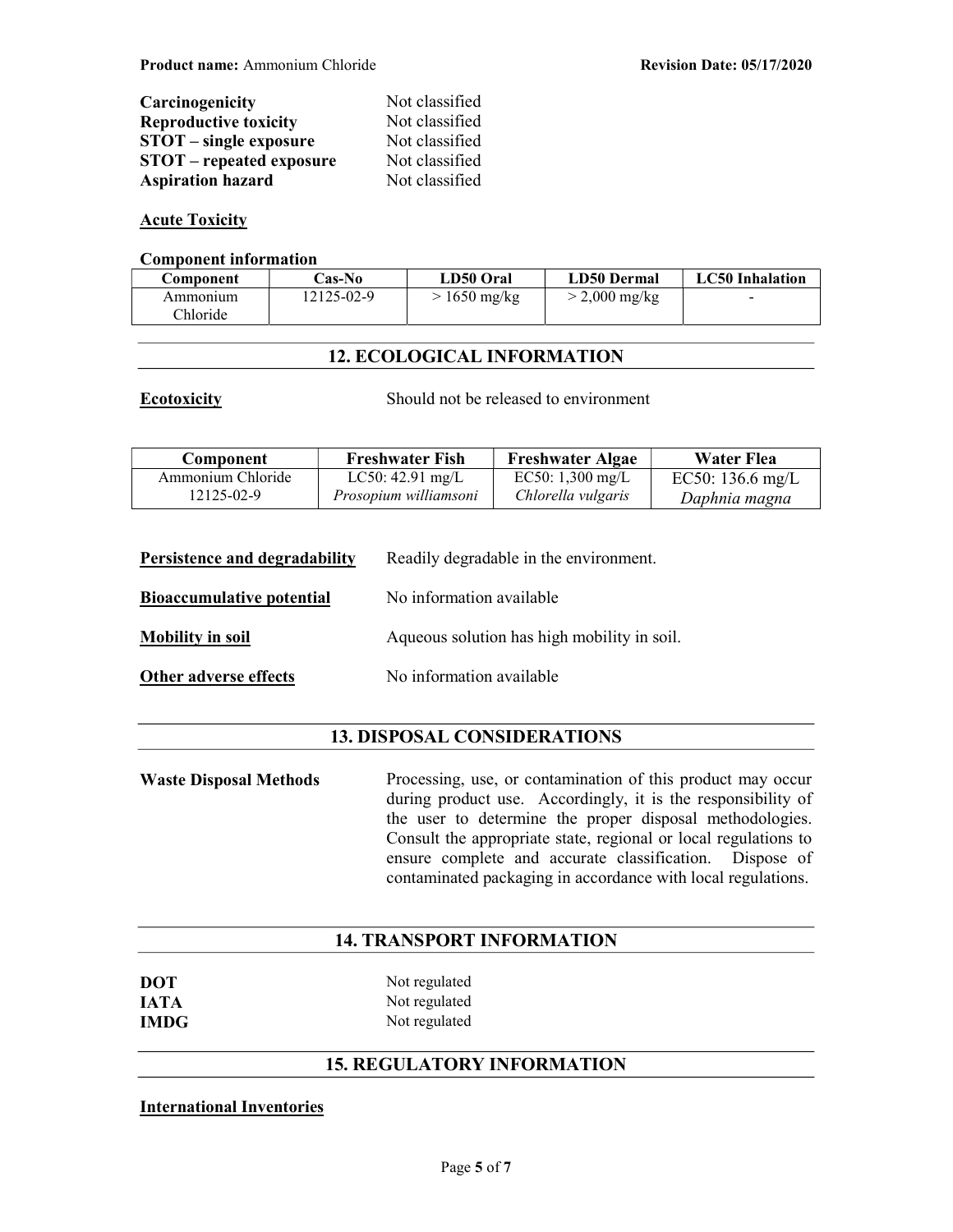| <b>TOO</b><br>$\pm 50^\circ$<br>'N<br>-<br>◡▴ | ------<br>nuu |
|-----------------------------------------------|---------------|
| <b>DSL</b>                                    | ∟ww<br>-----  |

#### US Federal Regulations

# TSCA section 12(b) Export Notification

Not regulated

## SARA 313

Section 313 of Title III of the Superfund Amendments and Reauthorization Act of 1986 (SARA). This product contains the following compounds which are subject to the reporting requirements of the Act and 40 CFR, Part 372: Ammonium chloride Cas 12125-02-9

## SARA 311/312 Hazard Categorization

| Acute health hazard   | Yes              |
|-----------------------|------------------|
| Chronic Health Hazard | No               |
| Fire hazard           | $\rm No$         |
| Pressure              | No               |
| Reactivity            | $\rm N_{\Omega}$ |

## CERCLA/SARA 302 & 304

Section 302 & 304 of Title III of the Superfund Amendments and Reauthorization Act of 1986 (SARA). This product contains the following compounds which are subject to the reporting requirements of the Act and 40 CFR, Part 355.

| <b>Chemical name</b>   | .`as-No | $_{\rm\bf R}$<br>'KK |
|------------------------|---------|----------------------|
| Ammonuum (<br>hloride: |         | 5000 lbs.            |

## CWA (Clean Water Act)

This product contains the following substances which are regulated pollutants pursuant to the Clean Water Act (40 CFR 122.21 and 40 CFR 122.42): Ammonium chloride

## US State Regulations

## California Proposition 65

This product does not contain any proposition 65 chemicals

## 16. OTHER INFORMATION

## NFPA Ratings Health: 2 Flammability: 0 Reactivity: 0

Creation Date: 02/21/2016 Revision Date: 05/17/2020 Revision Number: 1.0 Revision Information Creation

## Disclaimer

The information provided in this Safety Data Sheet is correct to the best of our knowledge, information and belief at the date of its publication. The information given is designed only as a guidance for safe handling, use, processing, storage, transportation, disposal and release and is not to be considered a warranty or quality specification. The information relates only to the